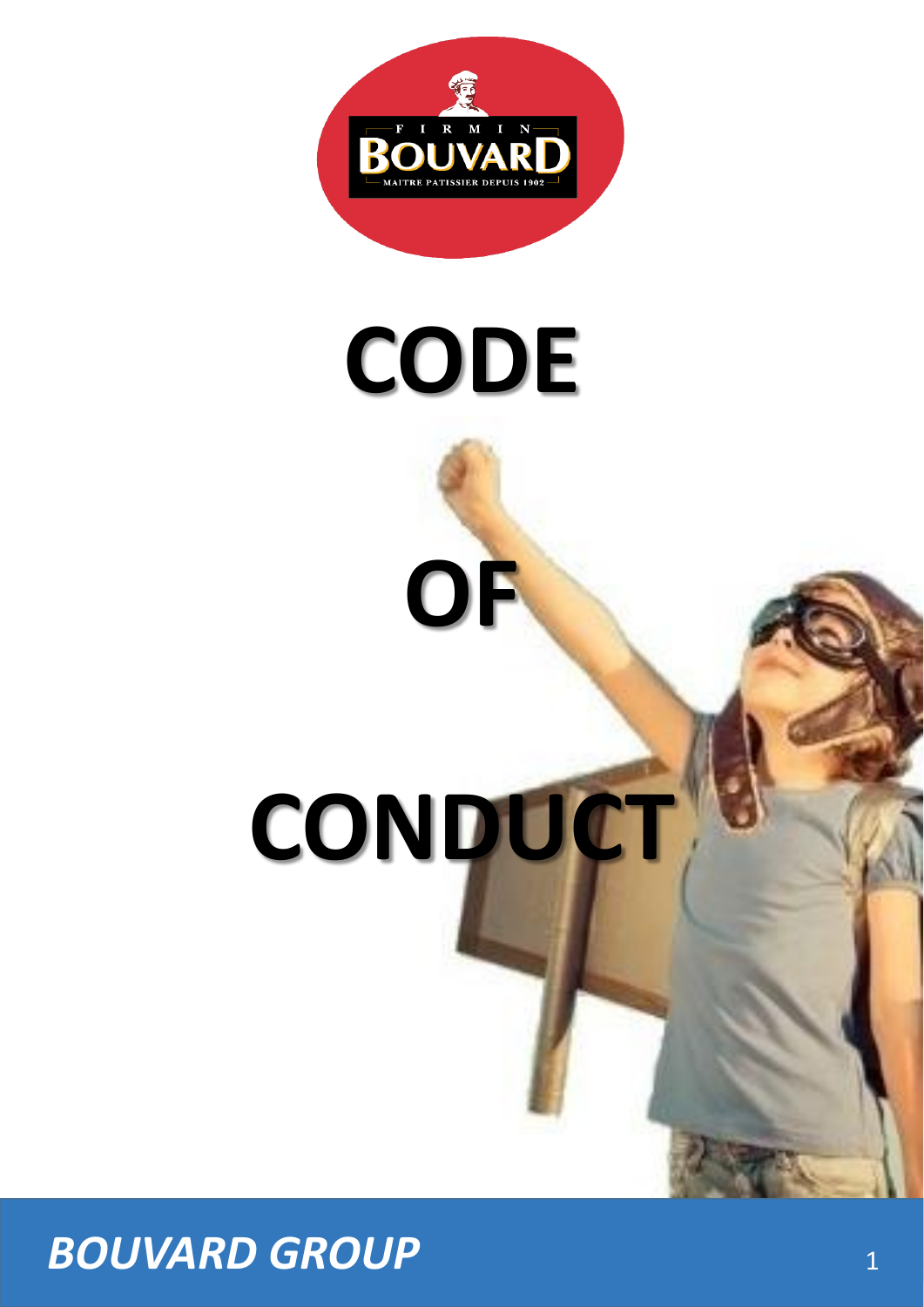## TABLE OF CONTENTS

#### I. Preamble

- II. Application scope
- III. Compliance with legal requirements and good practices
	- IV. Prohibition of discrimination and harassment
		- V. Good practices with stakeholders

Acting with integrity and avoiding any conflict of interest

VI. Information, communication, staff involvement and professional development

VII. Social relations: consultations and negotiation

VIII. Health and Safety at work

IX. Environment

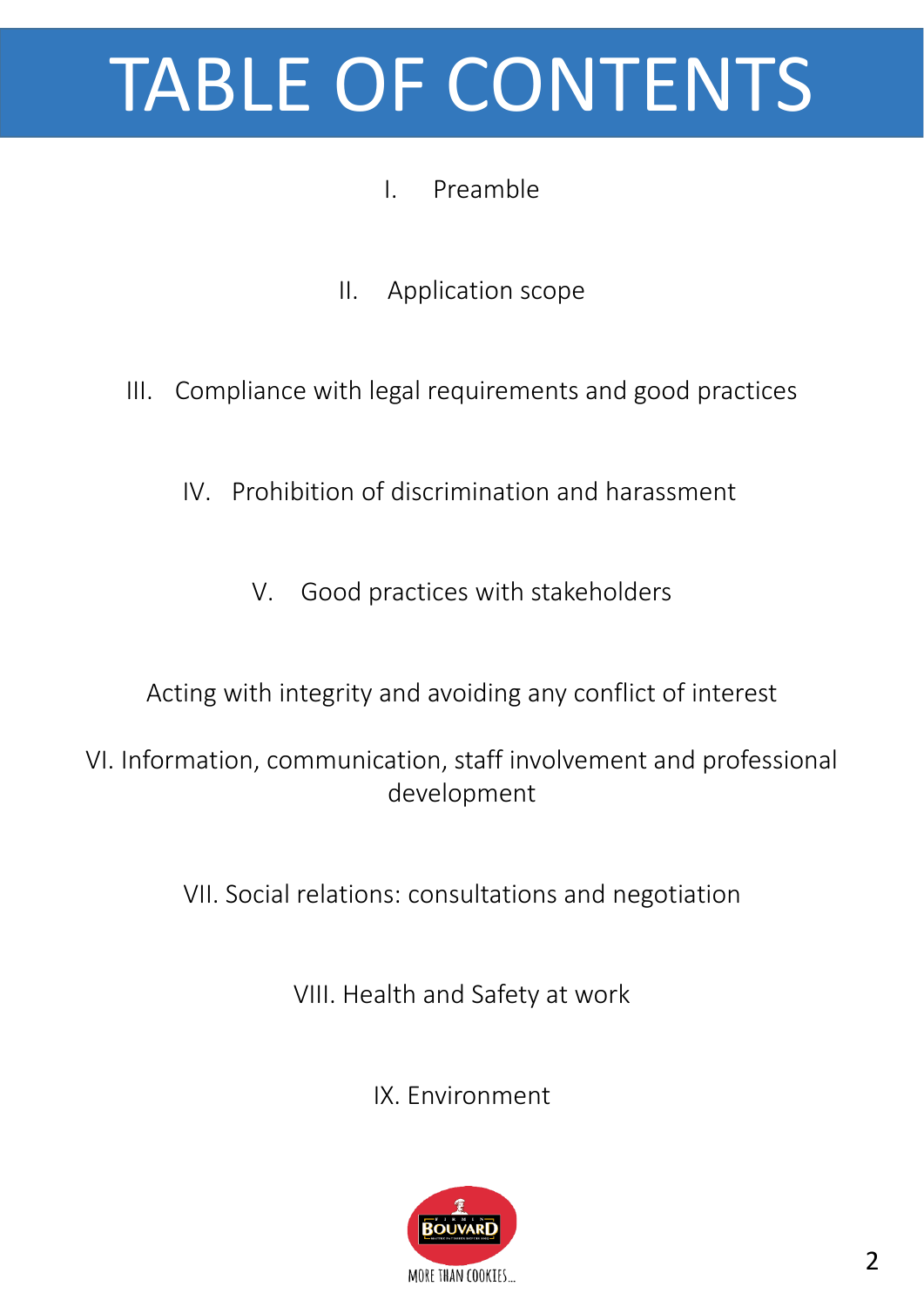## I. PREAMBLE

The Bouvard Group is committed to conduct its business in an ethical and responsible way.

This code of conduct is based on the values of the company:

- ambition
- expertise and professionalism
- openness and humility
- the pleasure of sharing
- sustainable development

The purpose of the Code of Conduct is to ensure internally that all Bouvard Group employees act in accordance with theses values and principles towards the environment and in their relations with stakeholders.

This code is intended to provide understanding and commitment to the expected behaviour of all employees, regardless of their position in the company.

This code of conduct is applied to all group companies but is subject to the various local regulations in force.



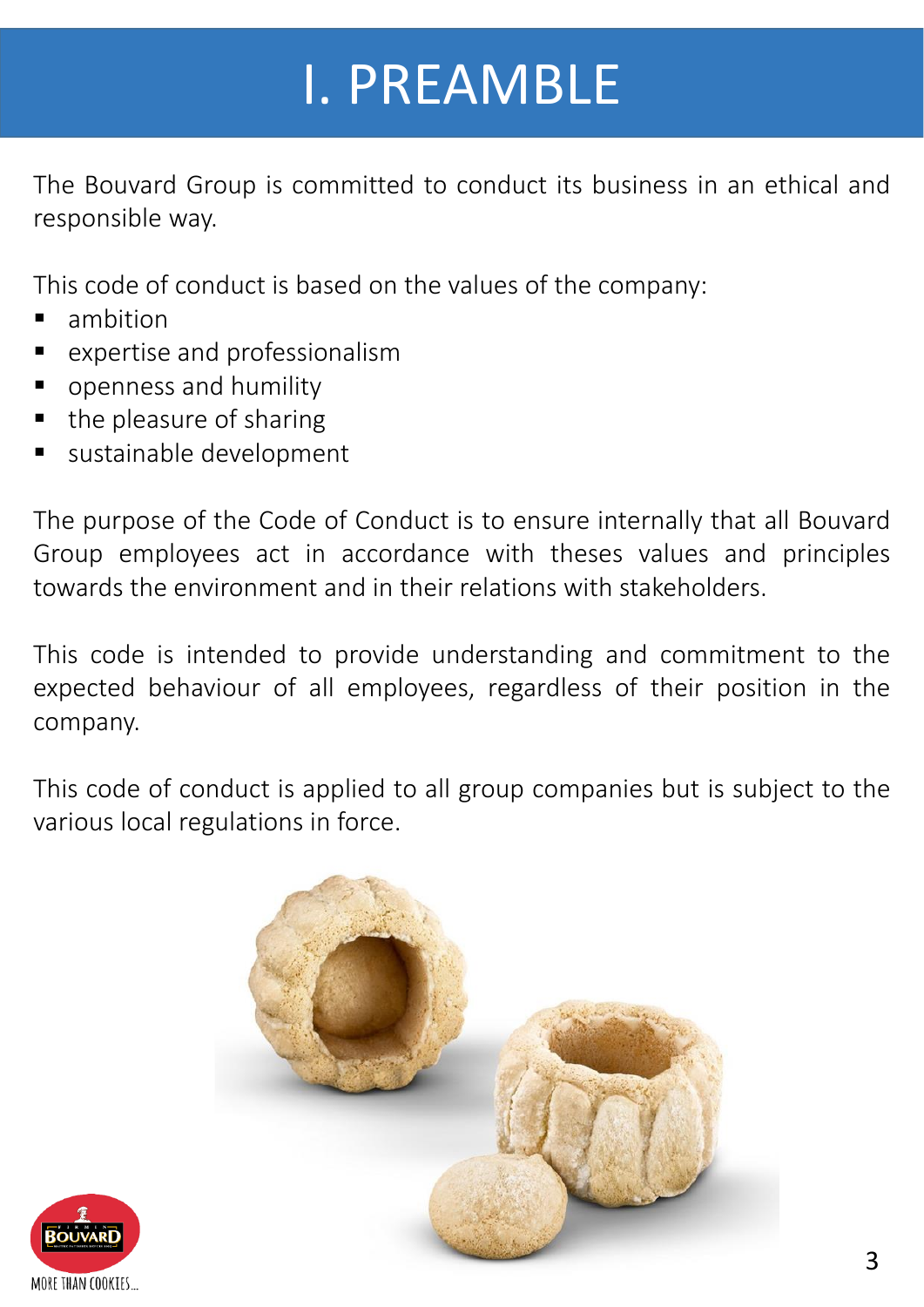## II. APPLICATION SCOPE

The code of conduct applies to all Group companies. It defines and illustrates the different types of behaviours to be prohibited as being likely to characterise acts of corruption or influence peddling.

For each company, compliance with the commitments is guaranteed by the management, which must apply and ensure the application of this code.

Any employee can notify his or her manager or a human resources representative of what he or she considers to be a breach of this code. The application of the code is ensured by the implementation of adequate procedures, structures and tools.

An internal alert system has been set up to collect reports from employees concerning any behaviour or situations that are contrary to the company's code of conduct. The person to contact is the Group Human Resources Director, who can be contacted at this number: +33 (0)4 74 30 00 09 to collect such information.

As a consequence, the code of conduct is attached to the Rules of Procedure. It has also been the subject of the consultation procedure with employee representatives and the related submission procedure.

The Group is also committed to promote these principles as part of its relations with stakeholders.



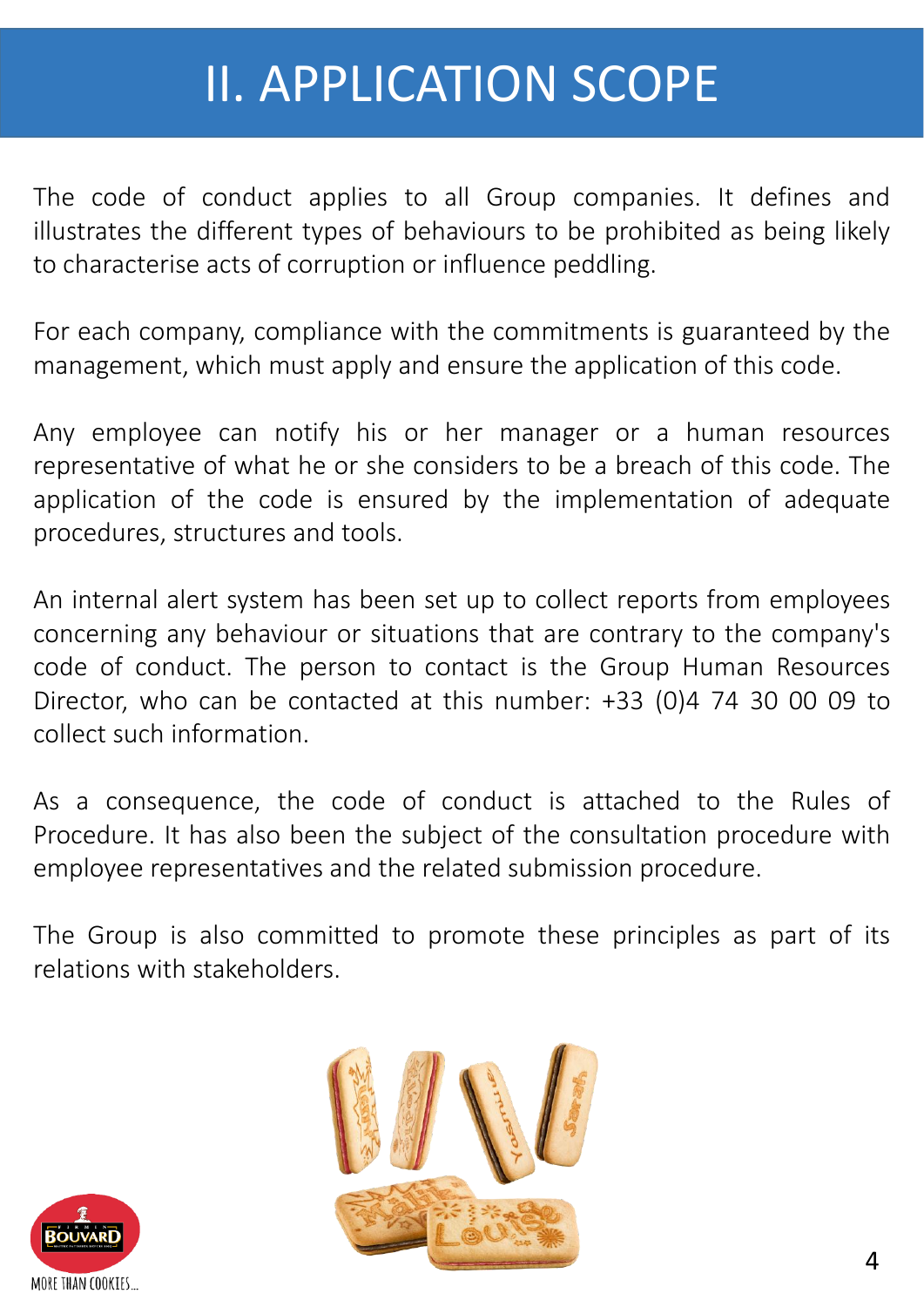## **III. COMPLIANCE WITH LEGAL REQUIREMENTS AND GOOD PRACTICES**

#### 3.1 General layout

The Group and each of its companies are committed to complying with the legal requirements applying to all of their business activities.

In addition, the Group is particularly eager to the rules of good conduct, which are essential to the proper team functioning and a good working climate.

As a consequence, a charter of good practice in professional relations has been drawn up and sets out all the expected behaviour, both individual and in teams: respect, commitment and sharing, consideration, etc. Everyone is therefore asked to be vigilant for signs of uneasiness and to react if necessary.

3.2 Fight against corruption

Biscuits Bouvard is eager to ensure compliance with laws and regulations relating to the fight against corruption and influence peddling. Furthermore, in the conduct of its commercial relations, the company takes into account the significant recommendations of national or international bodies in this area, both within the context of the tender procedure and in all commercial contracts conducted with our clients.



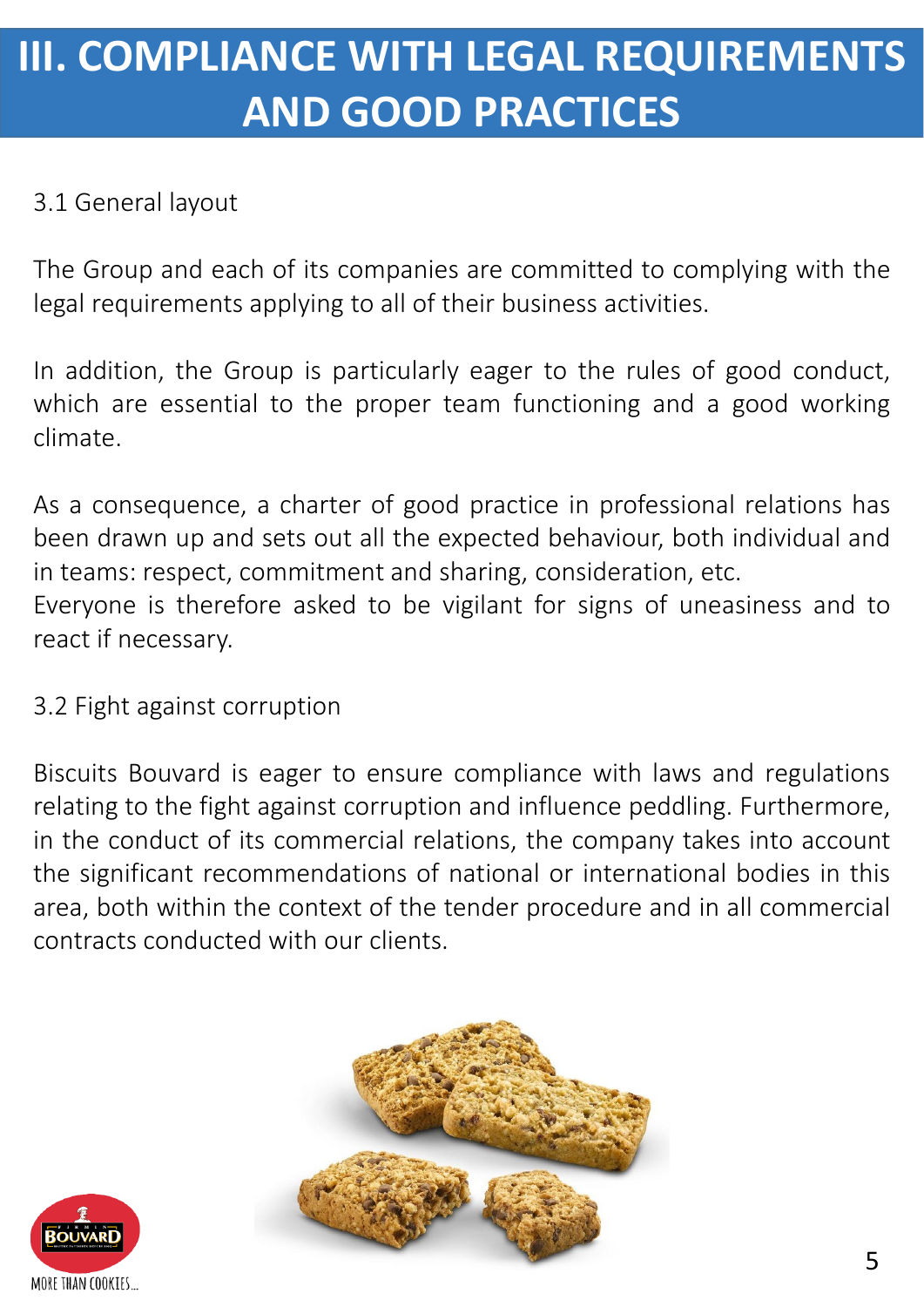As a consequence, all employees must behave with integrity in all business relations.

Biscuits Bouvard is eager to ensure compliance with laws and regulations relating to the fight against corruption, influence peddling and the fight against money laundering (in particular the 1997 OECD Convention). Furthermore, in the conduct of its commercial relations, the company takes into account the significant recommendations of national or international bodies like the FOCA in terms of economic sanctions.

Within this framework, Biscuits Bouvard acts to prevent from any form of corruption and money laundering. This rule is particularly important when negotiating with government agencies or public institutions representatives. No employee may behave in a complacent manner towards active (offering a counterpart) or passive (accepting a counterpart) corruption.

Biscuits Bouvard only allows appropriate and licit gifts, services and entertainments which are offered as part of business relations.

Any offer made by an employee on behalf of Biscuits Bouvard of gifts, entertainments or free services may only be made if it is proportionate and in accordance with current legislation and common practices.

When an employee's personal, social, financial or political activities influence or are likely to influence his or her objectivity and loyalty to Biscuits Bouvard, a conflict of interest may arise and must be appropriately handled.



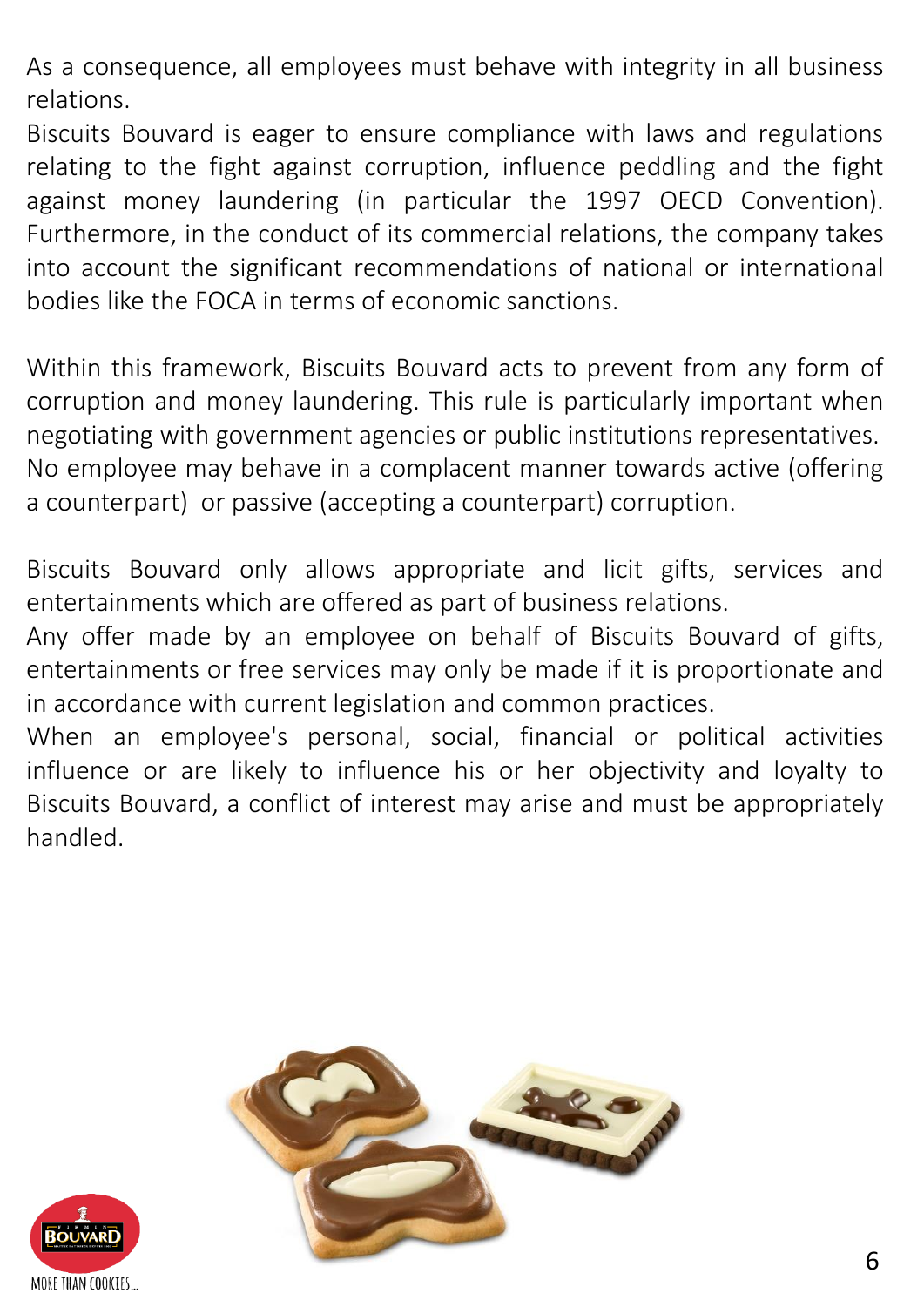#### 3.2.1 Risk mapping

A risk map presented as a documentation is created and updated on a regular basis. It is intended to identify, analyse and prioritise the risks of exposure of the company to external solicitations for the purpose of corruption, based in particular on the business sectors and geographical areas in which the company operates.

#### 3.2.2 Assessment procedures

There are procedures for the assessment of the situation of clients, first-tier suppliers and intermediaries concerning risk mapping which applied in each call for tenders, and as part of an annual assessment.

#### 3.2.3 Accounting

The bookkeeping is under strict control. In addition to internal controls, the financial statements are reviewed twice a year by independent accounting firms and audited by Statutory Auditors or similar bodies depending on the country. The Group's General Management also regularly conducts ad hoc control assignments.



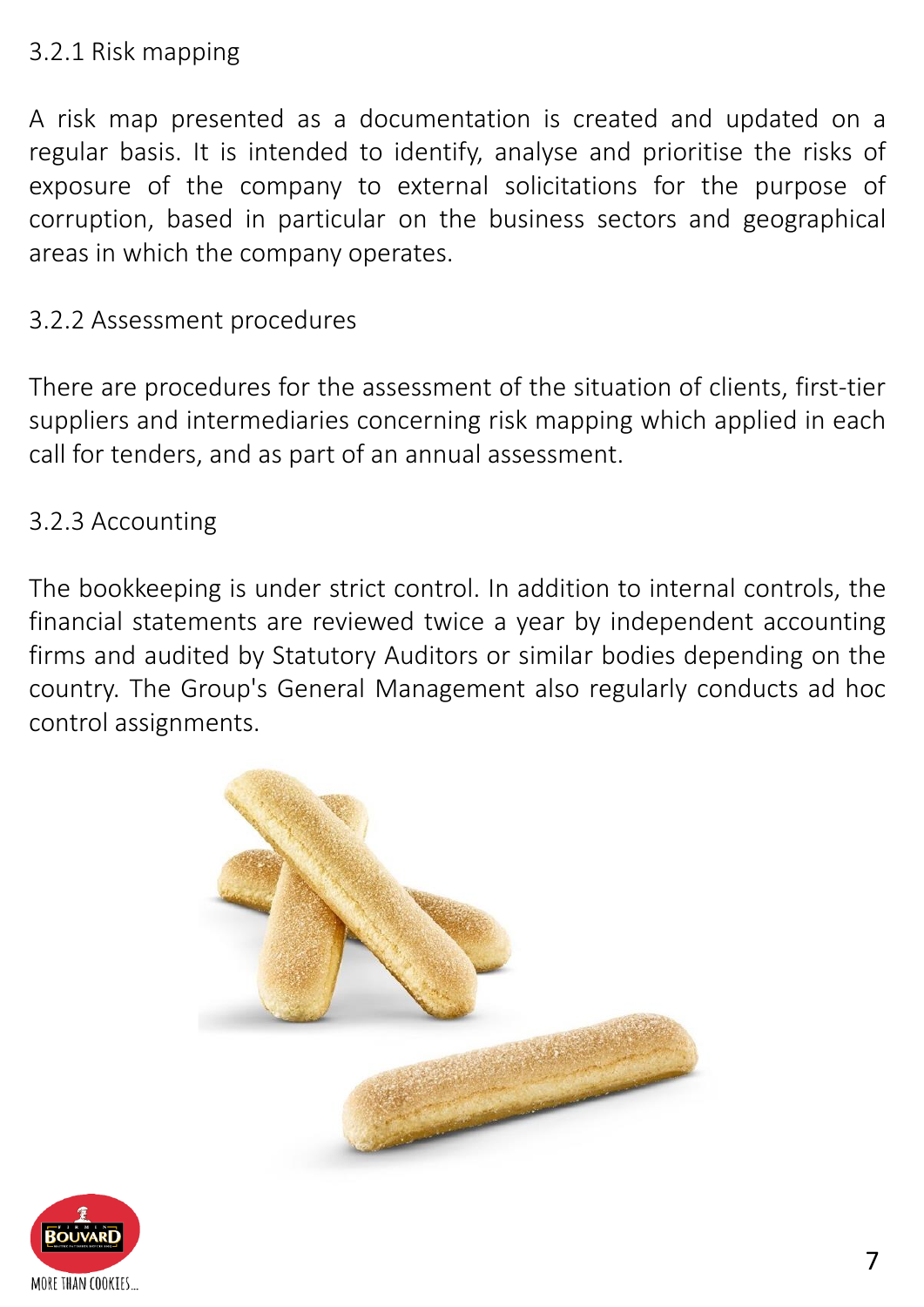#### 3.2.4 Training

A training programme has been set up for managers and employees who are most exposed to the risks of corruption and influence peddling.

3.2.5 Sanction in case of breach to the code of conduct

In addition, as this document is attached to the Rules of Procedure, its provisions are mandatory. The breach to these provisions will lead to disciplinary sanctions.

3.2.6 Monitoring and internal assessment

Finally, an internal monitoring and assessment of the measures implemented is carried out once a year.



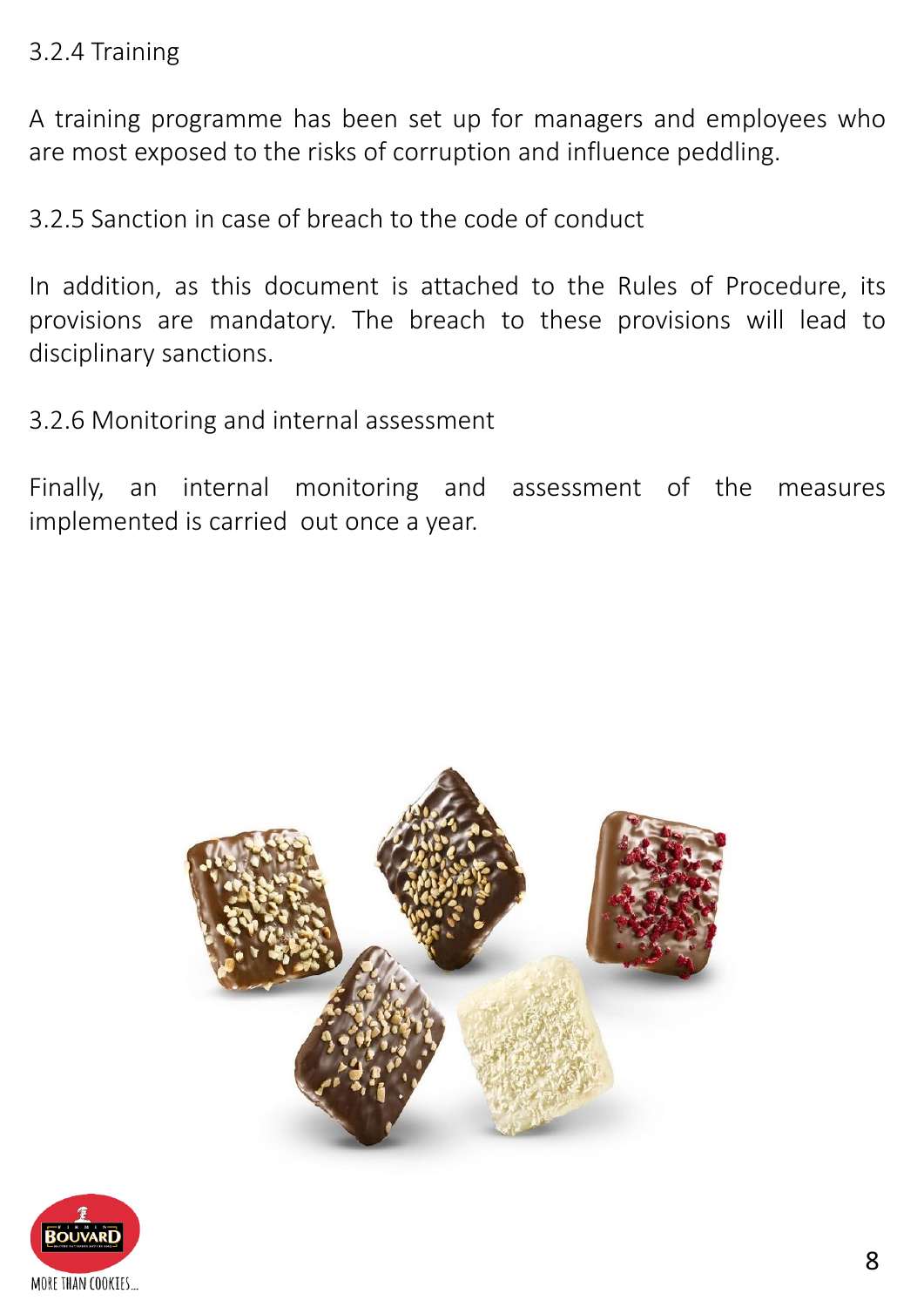## **IV. PROHIBITION OF DISCRIMINATION AND HARRASMENT**

The Group and each of its companies prohibit discriminatory practices.

By discrimination we mean any distinction, exclusion or preference which is likely to limit equality or opportunities for equal treatment, both in recruitment and in employment, and which is based on origin, skin colour, gender, religion, age, political opinion, national or social origin, sexual orientation, disability, family obligations or any other such consideration.

The Group and each of its companies are committed to promoting a work environment free of all forms of harassment.



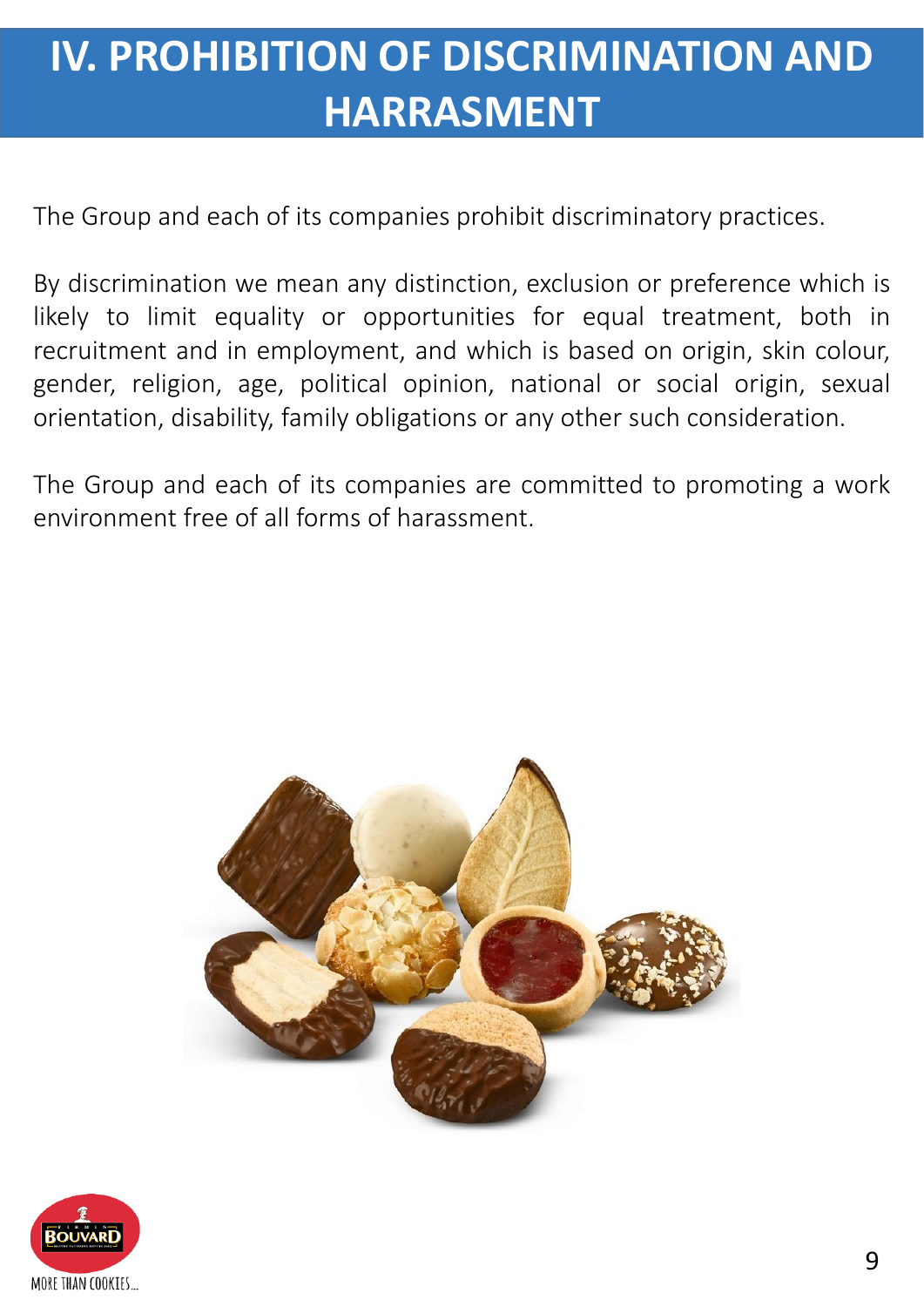### **V. GOOD PRACTICES WITH STAKEHOLDERS**

The same rules of conduct are expected in dealings with third parties, Partners, Suppliers and Customers, and with any representative of the societal environment.

The Group and each of its companies contribute to the economic and social development of the regions in which it operates.

The company will strive to maintain balanced relationships in a positive influence and interaction, within the process of development.

Attention will be paid to ensure that there is no conflict of interest or personal interest unrelated to the general interest of the company. Hidden, direct or indirect payments or benefits are strictly prohibited.

Each employee will take care to give the appropriate image of the company in its external dealings and will commit to protect the group's reputation.



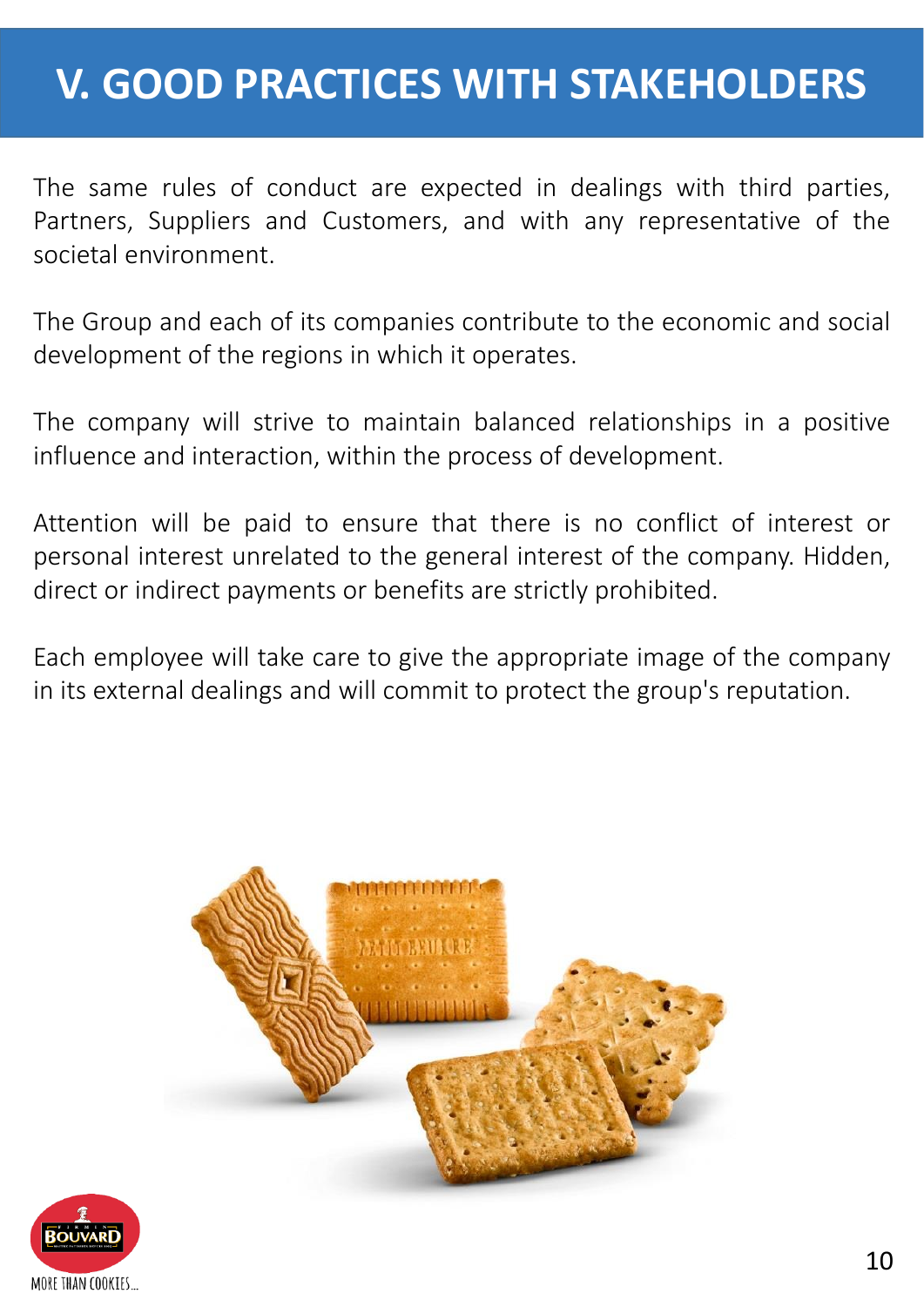#### **VI. INFORMATION, COMMUNICATION, STAFF INVOLVMENTAND PROFESSIONAL DEVELOPMENT**

The Group and each of its companies promote dialogue and employee information on economic and social issues and goals.

The Group and each of its companies are looking for the development of every employee and access to training all along the career.

Human resources management procedures are in place to formalise the various processes (recruitment, training, skills management, etc.).

Every employee shall ensure the protection and respect of the confidential nature of all information held in the professional context, unless this transmission is strictly necessary for the fulfilment of his or her mission.

Any communication with the press must be authorised by the General Management.



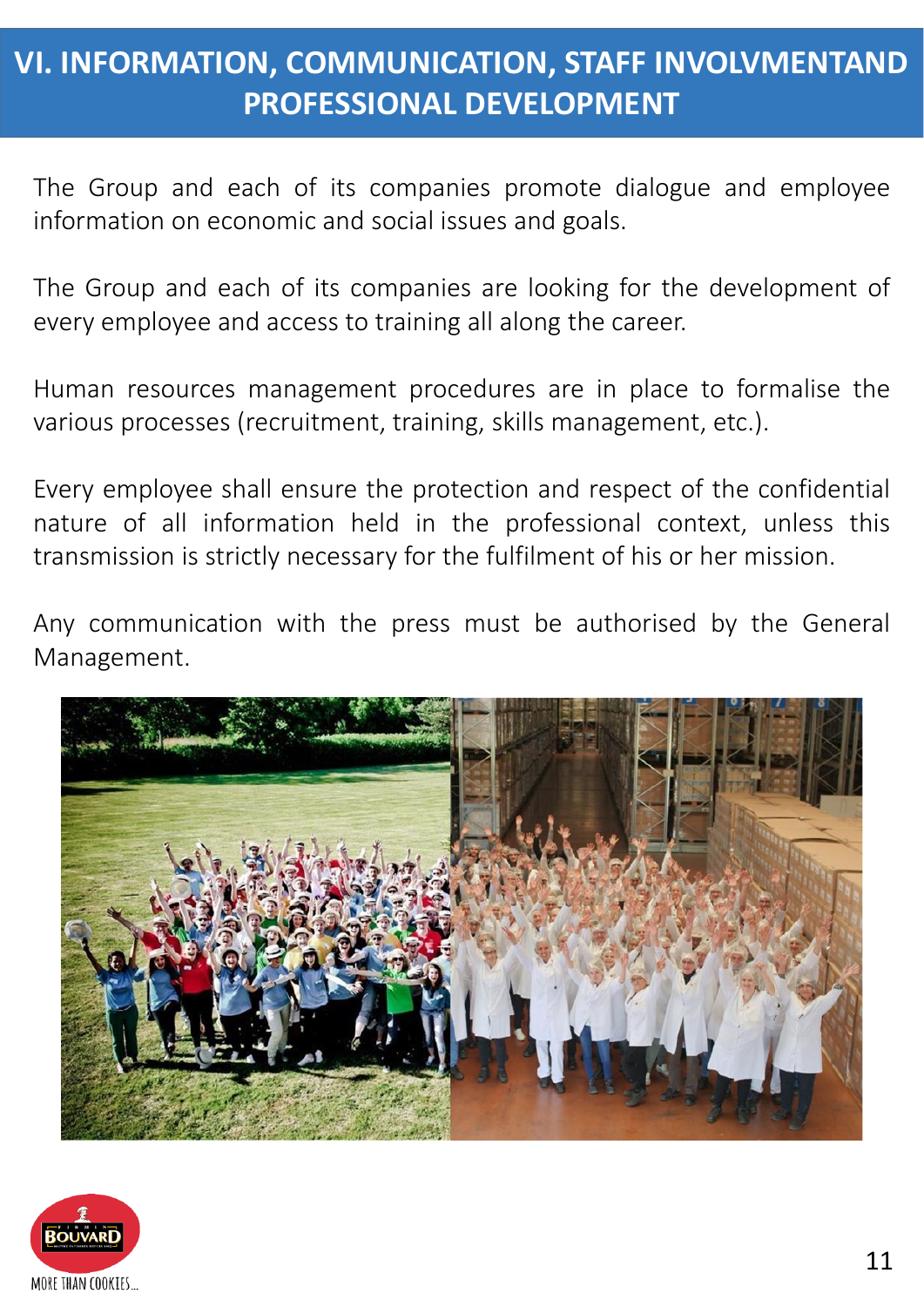## **VII. SOCIAL RELATIONS: CONSULTATIONS AND NEGOTIATION**

The Group and each of its companies take into account contextual changes and support these changes through a process of social dialogue, consultation and negotiation with employee representatives.

#### **VIII. HEALTH AND SAFETY AT WORK**

The Group and each of its companies ensure that the workplace and its environment meet the requirements of a vision focused on health and safety of people.

Training and information on health and safety at work are carried out, both to ensure regulatory compliance and to ensure that employees are continually aware of the issue. Employees can also propose improvements in working conditions that will be studied for possible inclusion in the action plans.

All employees are jointly responsible for safety at work. They must respect the Quality, Health, Safety and Environment protocols defined by the company.

Particular attention is paid to the well-being of employees, especially regarding social facilities.



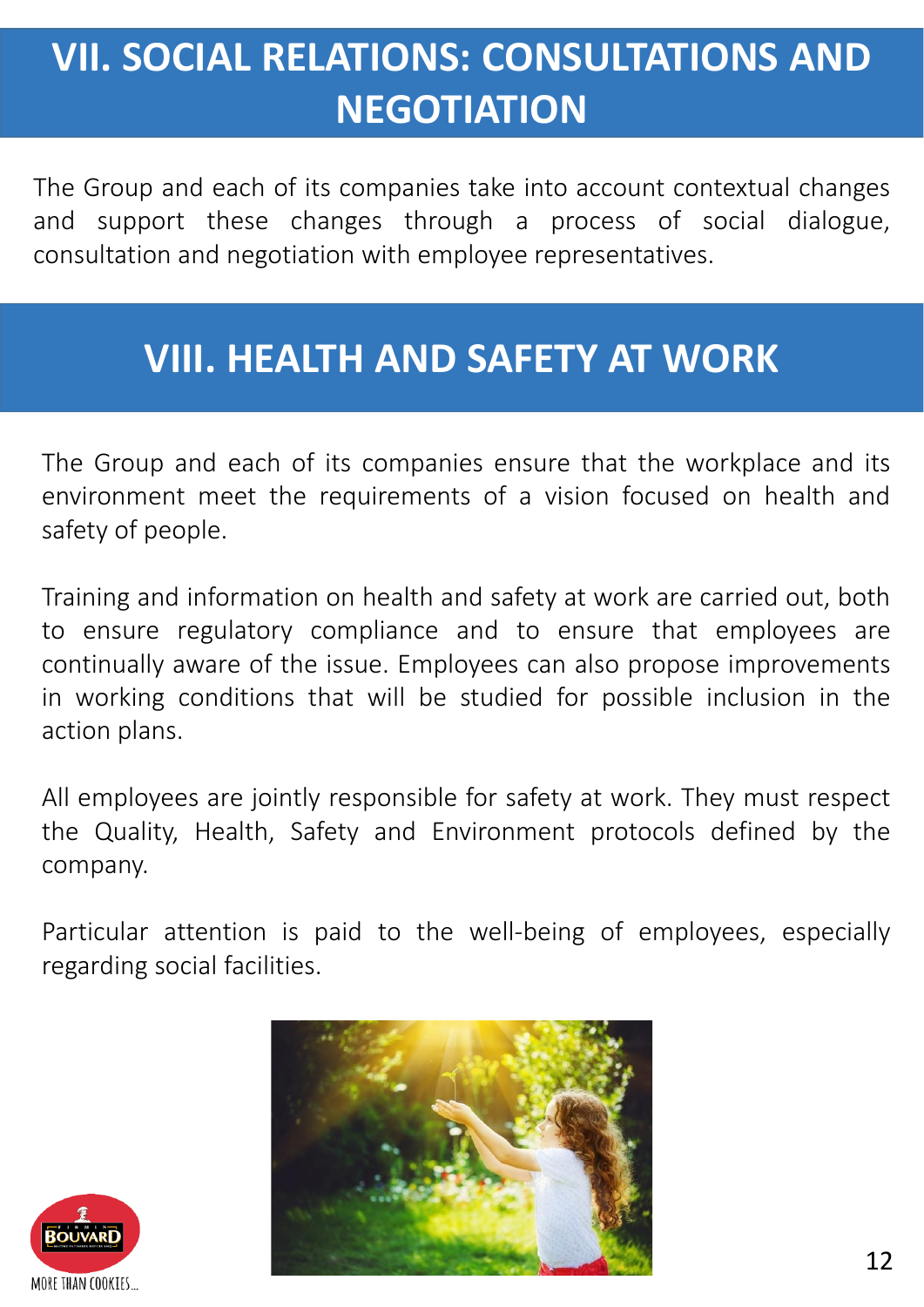## **IX. ENVIRONMENT**

Biscuits Bouvard is committed to making a significant contribution to respect for the environment, in particular through its performance, its economic and social responsibility and a reasonable use of resources combined with the optimisation of its production processes in its facilities in all the countries where Biscuits Bouvard operates.

In the agri-food market, Biscuits Bouvard works to promote and implement high quality standards and industrial norms that comply with European and international legislation.

The Group and each of its companies are committed to promoting the development of international environmental standards. The control of waste, emissions and effluent treatments comply with the legal requirements in place.

The Bouvard Group acts in compliance with the environmental regulations of the countries in which it operates.

The Group provides the information, communication and training required to ensure a good internal understanding of its commitment.



Pierre-Alain Lainé Bouvard Group CEO